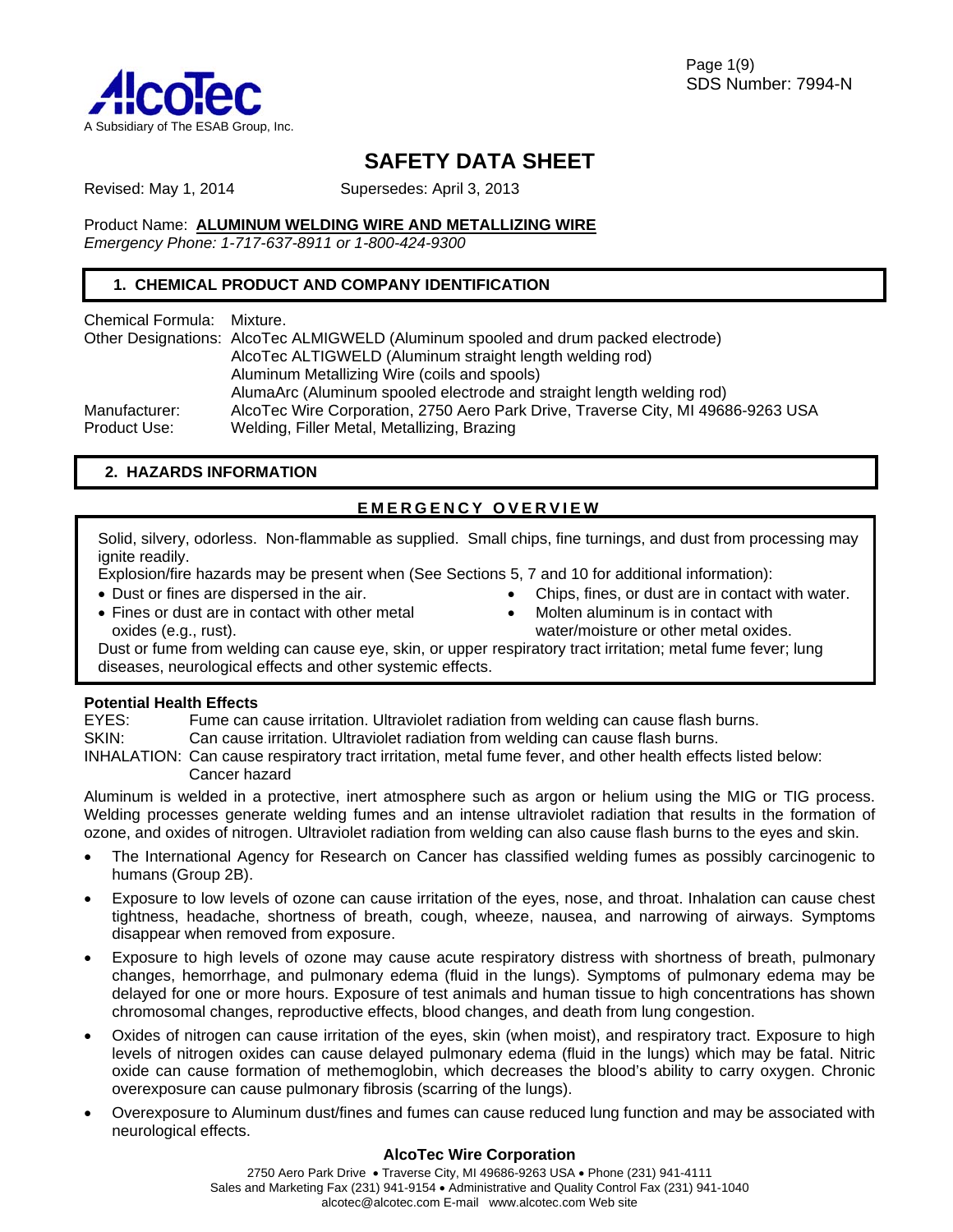## **SAFETY DATA SHEET** Page 2(9)

Revised: May 1, 2014 Supersedes: April 3, 2013

#### Product Name: **ALUMINUM WELDING WIRE AND METALLIZING WIRE**

- Overexposure to magnesium oxide fumes can cause respiratory tract irritation and fever, chills, shortness of breath, and malaise (metal fume fever). Temporary symptoms can include fever, chills, nausea, vomiting, and muscular pain.
- Chronic exposure to inert dusts of silicon can cause increased airway resistance and contributes to chronic bronchitis. Intratracheal administration of silicon in rabbits produced significant pulmonary lesions.
- Exposure to zinc oxide fumes subsequent to burning, welding, and molten metal work can result in fever, chills, shortness of breath, and malaise (metal fume fever), and upper respiratory tract irritation. Temporary symptoms can include fever, chills, nausea, vomiting, and muscular pain. Exposure to dust or fines presents a low health risk by inhalation.
- Overexposure to manganese and manganese compounds above safe exposure limits can cause irreversible damage to the central nervous system, including the brain, symptoms of which may include slurred speech, lethargy, tremor, muscular weakness, psychological disturbances and spastic gait.
- Hexavalent chromium (Chrome VI) can cause asthma, kidney damage, primary irritant dermatitis, sensitization dermatitis, skin ulceration, and pulmonary edema (fluid in the lungs). Chronic inhalation or overexposure has been associated with lung, nasal, and gastrointestinal cancer. Hexavalent chromium is listed as carcinogenic to humans by IARC (Group 1)\*. Chromium and some of its compounds are listed as carcinogenic by the NTP. Hexavalent chromium compounds may be generated during welding operations, with alloys containing chromium. A SIGNIFICANT AMOUNT OF THE CHROMIUM IN THE FUMES CAN BE HEXAVALENT CHROMIUM, WHICH HAS A VERY LOW EXPOSURE LIMIT, 0.005 mg/m<sup>3</sup> (5µg/m<sup>3</sup>).
- The potential for overexposure to copper fume may exist when welding, flame cutting, etc. Overexposure to copper dust/mists can cause irritation of the eyes, skin, and upper respiratory tract. Chronic overexposure may result in blood disorders (anemia), and skin and hair discolorations. Overexposure to copper fume can result in respiratory tract irritation, nausea, and fever, chills, shortness of breath and malaise (metal fume fever).
- Nickel dust and fume can cause skin sensitization, allergic contact dermatitis, and conjunctivitis. Chronic inhalation of high levels of nickel can cause irritation of airways and lungs, lung fibrosis (scarring of the lungs), nasal septum perforation, nasal sinusitis, respiratory sensitization and asthma. Nickel compounds have been associated with cancer of lungs, larynx, and paranasal sinuses in humans. Nickel compounds are listed on the NTP and are listed as carcinogenic to humans by IARC (Group 1)\*. Nickel metal is possibly carcinogenic to humans as defined by IARC (Group 2B)\*.
- Beryllium can cause irritant dermatitis, allergic contact dermatitis, and skin granulomas. Inhalation of excessive levels of beryllium can result in acute pneumonitis (inflammation of the lung tissues). Beryllium can cause lung sensitization in susceptible individuals. Chronic inhalation of dust and fumes by these sensitized individuals can result in a serious, progressive disease called Chronic Beryllium Disease (CBD). This disease, often misdiagnosed as sarcoidosis, is an allergic condition in which the lung tissues become inflamed. This inflammation, sometimes accompanied with fibrosis (lung scarring), restricts the uptake of oxygen into the blood stream. CBD can, over time, be fatal.

Inhalation of beryllium has produced lung tumors in animals. Beryllium is listed on the NTP and is known to be carcinogenic to humans by IARC (Group 1)\*. (*See Section 8)* 

- Lead inorganic dust and fume is listed as a possibly carcinogenic to humans by IARC Group 2B<sup>\*</sup>. Overexposure to lead dust or fume can cause weakness of extremities (peripheral neuropathy), stomach disturbances, harm to the kidneys, liver, central nervous system, blood and blood forming tissues, and reproductive organs. Overexposure to lead has been associated with human reproductive effects (e.g. reduced fertility and damage to the fetus of exposed pregnant women). Lead is a cumulative toxic metal by inhalation or ingestion.
- Warning: This product contains or produces a chemical known to the State of California to cause cancer and birth defects (or other reproductive harm). (California Health & safety Code 25249.5 et seq.)

*Medical conditions aggravated by exposure to the product:* 

Chronic lung disease, skin rashes, and asthma.

### **\*IARC CLASSIFICATIONS**:

Group 1: The agent is carcinogenic to humans.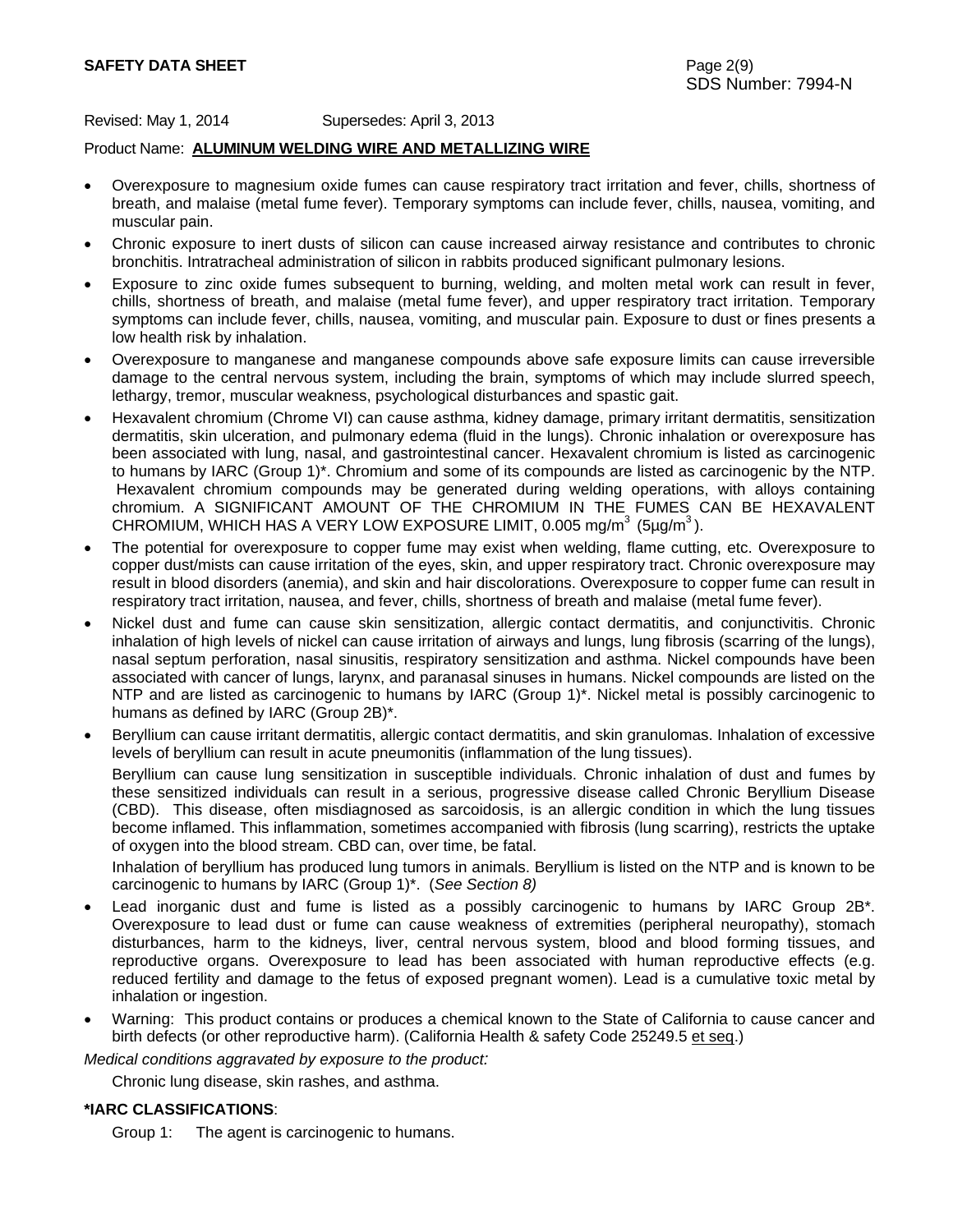#### Product Name: **ALUMINUM WELDING WIRE AND METALLIZING WIRE**

 There is sufficient evidence that a casual relationship existed between exposure to the agent and human cancer.

Group 2B: The agent is possibly carcinogenic to humans.

 Generally includes agents for which there is limited evidence in humans in the absence of sufficient evidence in experimental animals.

# **3. COMPOSITION INFORMATION ON INGREDIENTS**

**Alloy Ingredients:** (% by weight shown as a maximum or a range, except for Aluminum, which is a minimum % by weight)

| Alloy         | Si          | Fe        | Cu            | Mn            | Mg            | Cr             | Ni             | Zn    | Zr            | Τi                       | <b>Others</b><br>Each <sup>1</sup> | Others<br>Total | Al                  |
|---------------|-------------|-----------|---------------|---------------|---------------|----------------|----------------|-------|---------------|--------------------------|------------------------------------|-----------------|---------------------|
| 1100          | $0.95 =$    | $Si$ + Fe | $0.05 - 0.20$ | 0.05          | $-$           | --             | --             | 0.10  | --            | $- -$                    | 0.05                               | 0.15            | 99.00               |
| 1350          | 0.10        | 0.40      | 0.05          | 0.01          | --            | 0.01           | $\overline{a}$ | 0.05  | --            | $\overline{\phantom{a}}$ | 0.03 <sup>3</sup>                  | 0.10            | 99.50               |
| 1188          | 0.06        | 0.06      | 0.005         | 0.01          | 0.01          | --             | $-$            | 0.03  | $-$           | 0.01                     | 0.014                              | $-$             | 99.88               |
| 1199          | 0.006       | 0.006     | 0.006         | 0.002         | 0.006         | --             | --             | 0.006 | --            | 0.002                    | 0.002 <sup>7</sup>                 | --              | 99.99               |
| 2319          | 0.20        | 0.30      | 5.8-6.8       | $0.20 - 0.40$ | 0.02          | --             | $-$            | 0.10  | --            | $0.10 - 0.20$            | 0.05 <sup>5</sup>                  | 0.15            | Rmnd <sup>2</sup>   |
| 4043          | $4.5 - 6.0$ | 0.8       | 0.30          | 0.05          | 0.05          | --             | --             | 0.10  | --            | 0.20                     | 0.05                               | 0.15            | Rmnd <sup>2</sup>   |
| 4047 (718)    | 11.0-13.0   | 0.8       | 0.30          | 0.15          | 0.10          | --             | $-$            | 0.20  | --            | $\overline{\phantom{a}}$ | 0.05                               | 0.15            | Rmnd <sup>2</sup>   |
| 4145 (716)    | 9.3-10.7    | 0.8       | $3.3 - 4.7$   | 0.15          | 0.15          | 0.15           | $\overline{a}$ | 0.20  | --            | $-$                      | 0.05                               | 0.15            | Rmnd <sup>2</sup>   |
| 4643          | $3.6 - 4.6$ | 0.8       | 0.10          | 0.05          | $0.10 - 0.30$ | --             | --             | 0.10  | --            | 0.15                     | 0.05                               | 0.15            | Rmnd <sup>2</sup>   |
| 5087          | 0.25        | 0.40      | 0.05          | $0.7 - 1.1$   | $4.5 - 5.2$   | $0.05 - 0.25$  | $\overline{a}$ | 0.25  | $0.10 - 0.20$ | 0.15                     | 0.05                               | 0.15            | $Rm\overline{nd^2}$ |
| 5183          | 0.40        | 0.40      | 0.10          | $0.50 - 1.0$  | $4.3 - 5.2$   | $0.05 - 0.25$  | $\overline{a}$ | 0.25  | --            | 0.15                     | 0.05                               | 0.15            | Rmnd <sup>2</sup>   |
| 5356          | 0.25        | 0.40      | 0.10          | $0.05 - 0.20$ | $4.5 - 5.5$   | $0.05 - 0.20$  | $\overline{a}$ | 0.10  | --            | $0.06 - 0.20$            | 0.05                               | 0.15            | Rmnd <sup>2</sup>   |
| 5554          | 0.25        | 0.40      | 0.10          | $0.50 - 1.0$  | $2.4 - 3.0$   | $0.05 - 0.20$  | $-$            | 0.25  | --            | $0.05 - 0.20$            | 0.05                               | 0.15            | Rmnd <sup>2</sup>   |
| 5556          | 0.25        | 0.40      | 0.10          | $0.50 - 1.0$  | 4.7-5.5       | $0.05 - 0.20$  | $\overline{a}$ | 0.25  | --            | $0.05 - 0.20$            | 0.05                               | 0.15            | Rmnd <sup>2</sup>   |
| 5654          | $0.45 =$    | $Si + Fe$ | 0.05          | 0.01          | $3.1 - 3.9$   | $0.15 - 0.35$  | $\overline{a}$ | 0.20  | $-$           | $0.05 - 0.15$            | 0.05                               | 0.15            | Rmnd <sup>2</sup>   |
| 5754          | 0.40        | 0.40      | 0.10          | 0.50          | $2.6 - 3.6$   | 0.30           | $\overline{a}$ | 0.20  | --            | 0.15                     | 0.05                               | 0.15            | Rmnd <sup>2</sup>   |
| 206.0         | 0.10        | 0.15      | $4.2 - 5.0$   | $0.20 - 0.50$ | $0.15 - 0.35$ | $\overline{a}$ | 0.05           | 0.10  | --            | $0.15 - 0.30$            | 0.05 <sup>6</sup>                  | 0.15            | Rmnd <sup>2</sup>   |
| C355.0 (4009) | $4.5 - 5.5$ | 0.20      | $1.0 - 1.5$   | 0.10          | $0.40 - 0.6$  | --             | $\overline{a}$ | 0.10  | --            | 0.20                     | 0.05                               | 0.15            | $Rm\overline{nd^2}$ |
| A356.0 (4008) | $6.5 - 7.5$ | 0.20      | 0.20          | 0.10          | $0.25 - 0.45$ | --             | $-$            | 0.10  | --            | 0.20                     | 0.05                               | 0.15            | $Rmnd^2$            |
| 357.0         | $6.5 - 7.5$ | 0.15      | 0.05          | 0.03          | $0.45 - 0.6$  | --             | --             | 0.05  | --            | 0.20                     | 0.05                               | 0.15            | Rmnd <sup>2</sup>   |

#### **Notes:**

- 1 Beryllium shall not exceed 0.0003 percent.
- 2 Rmnd = remainder.
- 3 <sup>3</sup> 1350 may contain Gallium, 0.03% (max.), Boron 0.05% (max.), and Vanadium plus Titanium, 0.02% (max.).
- <sup>4</sup> 1188 may contain Gallium, 0.03% (max.), and Vanadium, 0.05% (max.).
- <sup>5</sup> 2319 contains Vanadium, 0.05-0.15% and Zirconium, 0.10-0.25%.<br><sup>6</sup> 206.0 may contain Tin, 0.05% (max.).
- 
- $7$  1199 may contain 0.005% each (max.) of Gallium and Vanadium.

# **4. FIRST AID MEASURES**

EYES: Flush eyes with plenty of water or saline for at least 15 minutes. Consult a physician.

SKIN: Wash thoroughly with soap and water. Consult a physician if irritation persists.

INHALATION: Remove to fresh air. Check for clear airway, breathing, and presence of pulse. Provide CPR for persons without pulse or respirations. Consult a physician immediately.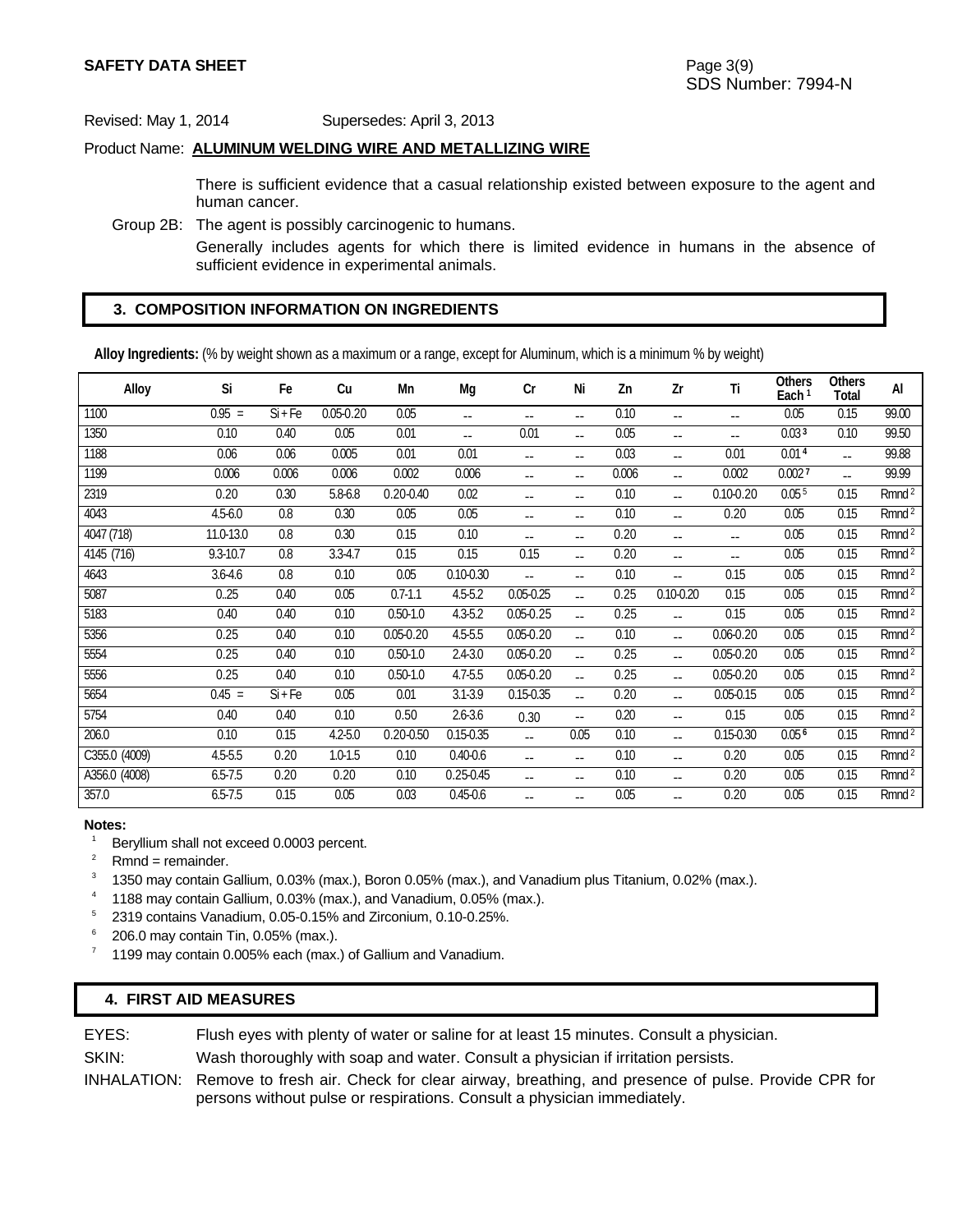Product Name: **ALUMINUM WELDING WIRE AND METALLIZING WIRE**

### **5. FIRE FIGHTING MEASURES**

FLAMMABLE PROPERTIES: Non-flammable as shipped. Small chips and dust from processing may ignite readily.

FIRE/EXPLOSION: May be a potential hazard under the following conditions:

- Dusts or fines dispersed in the air can be explosive.
- Chips, fines and dust in contact with water can generate flammable/explosive hydrogen gas. These gases could present an explosion hazard in confined or poorly ventilated spaces.
- Fines and dust in contact with certain metal oxides (e.g., rust). A thermite reaction, with considerable heat generation, can be initiated by a weak ignition source.
- Molten aluminum in contact with water/moisture or other metal oxides (e.g., rust). Moisture entrapped by molten aluminum can be explosive. Contact of molten aluminum with other metal oxides can initiate a thermite reaction.

EXTINGUISHING MEDIA: Use fire fighting methods and materials that are appropriate for surrounding fire. Use coarse water spray on chips or turnings. For fines, dust or molten aluminum, use Class D extinguishing agents.

DO NOT USE: Halogenated extinguishing agents on small chips/fines. Do not use water in fighting fires around molten aluminum.

FIRE FIGHTING INSTRUCTIONS: Fire fighters should wear NIOSH approved, positive pressure, self-contained breathing apparatus and full protective clothing when appropriate.

### **6. ACCIDENTAL RELEASE MEASURES**

SMALL/LARGE SPILL: If molten: Contain the flow using dry sand or salt flux as a dam. Do not use shovels or hand tools to halt the flow of molten aluminum. Allow the spill to cool before remelting as scrap.

### **7. HANDLING AND STORAGE**

Product should be kept dry. Avoid generating dust. Avoid contact with sharp edges or heated metal. Hot and cold aluminum are not visually different.

### **REQUIREMENTS FOR PROCESSES WHICH GENERATE DUSTS OR FINES**

- If processing of these products includes operations where dust or extremely fine particulate is generated, obtain and follow the safety procedures and equipment guides contained in Aluminum Association Bulletin F1 and National Fire Protection Association (NFPA) brochures listed in Section 16. Use non-sparking handling equipment. Cover and reseal partially empty containers. Provide grounding and bonding where necessary to prevent accumulation of static charges during aluminum dust handling and transfer operations. (See Section15).
- Local ventilation and vacuum systems must be designed to handle explosive dusts. Dry vacuums and electrostatic precipitators must not be used. Dust collection systems must be dedicated to aluminum dust only and should be clearly labeled as such. Do not co-mingle fines of aluminum with fines of iron, iron oxide (rust) or other metal oxides.
- Do not allow chips, fines or dust to contact water, particularly in enclosed areas.
- Avoid all ignition sources. Good housekeeping practices must be maintained.

### **REQUIREMENTS FOR REMELTING OF ALUMINUM SCRAP MATERIAL AND/OR INGOT**

Molten aluminum and water can be an explosive combination. The risk is greatest when there is sufficient molten aluminum to entrap or seal off the water. Water and other forms of contamination on or contained in aluminum scrap or remelt ingot are known to have caused explosions in melting operations. While the products may have minimal surface roughness and internal voids, there remains the possibility of moisture contamination or entrapment. If confined, even a few drops of water can lead to violent explosions.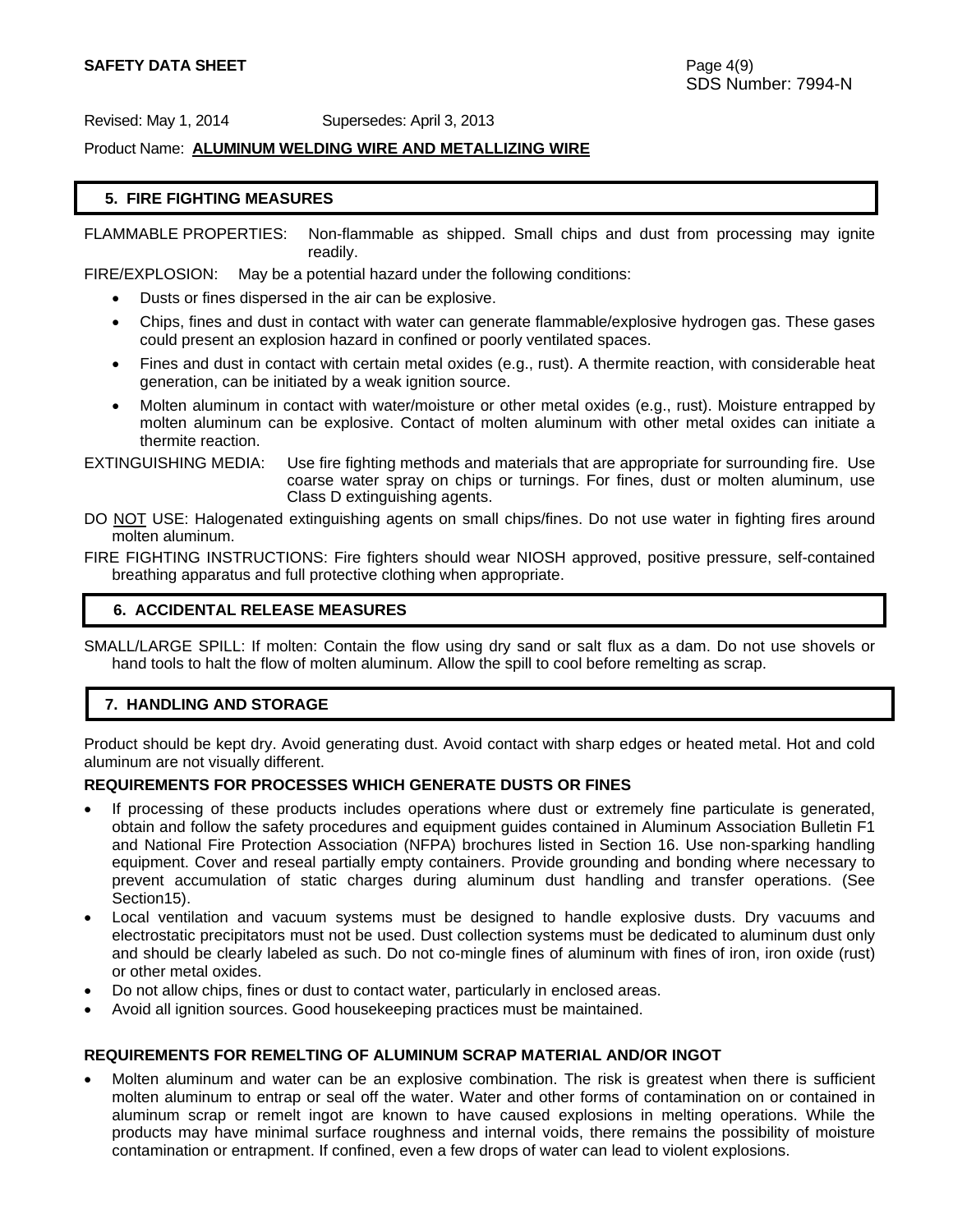## **SAFETY DATA SHEET** Page 5(9)

Revised: May 1, 2014 Supersedes: April 3, 2013

### Product Name: **ALUMINUM WELDING WIRE AND METALLIZING WIRE**

- All tooling and containers which come in contact with molten aluminum must be preheated or specially coated and rust free. Molds and ladles must be preheated or oiled before casting. Any surfaces that may contact molten aluminum (i.e., concrete) should be specially coated.
- Drops of molten aluminum in water (e.g. from plasma arc cutting), while not normally an explosion hazard, can generate enough flammable hydrogen gas to present an explosion hazard. Circulation of the water and removal of the aluminum particles minimize the hazards.

#### **During melting operations, the following minimum guidelines should be observed:**

- Inspect all aluminum materials before furnace charging and completely remove surface contamination such as water, ice, snow, deposits of grease and oil or other surface contamination resulting from weather exposure, shipment, or storage.
- Store materials in dry, heated areas with any cracks or cavities pointed downwards.
- Preheat and dry large or heavy items such as ingot adequately before charging into a furnace containing molten aluminum. This is typically done by use of a drying oven or homogenizing furnace. The drying cycle should bring the internal metal temperature of the coldest item of the batch to  $400^{\circ}$ F and then hold at that temperature for 6 hours.

### **8. EXPOSURE CONTROLS/PERSONAL PROTECTION**

ENGINEERING CONTROLS: Use with adequate explosion-proof ventilation to meet the limits listed in Section 2.

- RESPIRATORY PROTECTION: Use NIOSH-approved respiratory protection [dust, fume, high efficiency dust/fume mask for lead, or other (organic vapor)] as specified by an Industrial Hygienist or other qualified professional if concentrations exceed the limits listed in Section 2.
- EYE PROTECTION: Welders should use appropriate equipment (e.g. welder's helmet, face shield, filter lens) to prevent eye irritation or flash burns.

SKIN PROTECTION: Wear impervious gloves to avoid any skin injury.

- The presence of airborne beryllium has been detected during the welding of aluminum alloys with beryllium content at only 0.002% by weight. In accordance with OSHA 29 CFR 1910.252: Welding or cutting operations involving beryllium-containing base or filler metals shall be done using local exhaust ventilation and airline respirators unless atmospheric tests under the most adverse conditions have established that the workers' exposures is within the acceptable concentrations defined by 29 CFR 1910.1000. In all cases, workers in the immediate vicinity of the welding or cutting operations shall be protected as necessary by local exhaust ventilation or airline respirators.
- Good industrial hygiene practices, including reducing occupational exposures to as low as reasonably achievable, are recommended. Where employees are exposed to beryllium above the PEL or where excessive contamination of clothing with beryllium is possible, adequate protective clothing should be provided to prevent contamination of personal clothing. Personnel assigned to launder such clothing should be advised of beryllium's presence and potential health effects.
- Sampling to establish lead level exposure is advised where exposure to airborne particulate or fumes is possible. Consult OSHA Lead Standard 29 CFR 1910.1025 for specific health/industrial hygiene precautions and requirements to follow when handling lead compounds.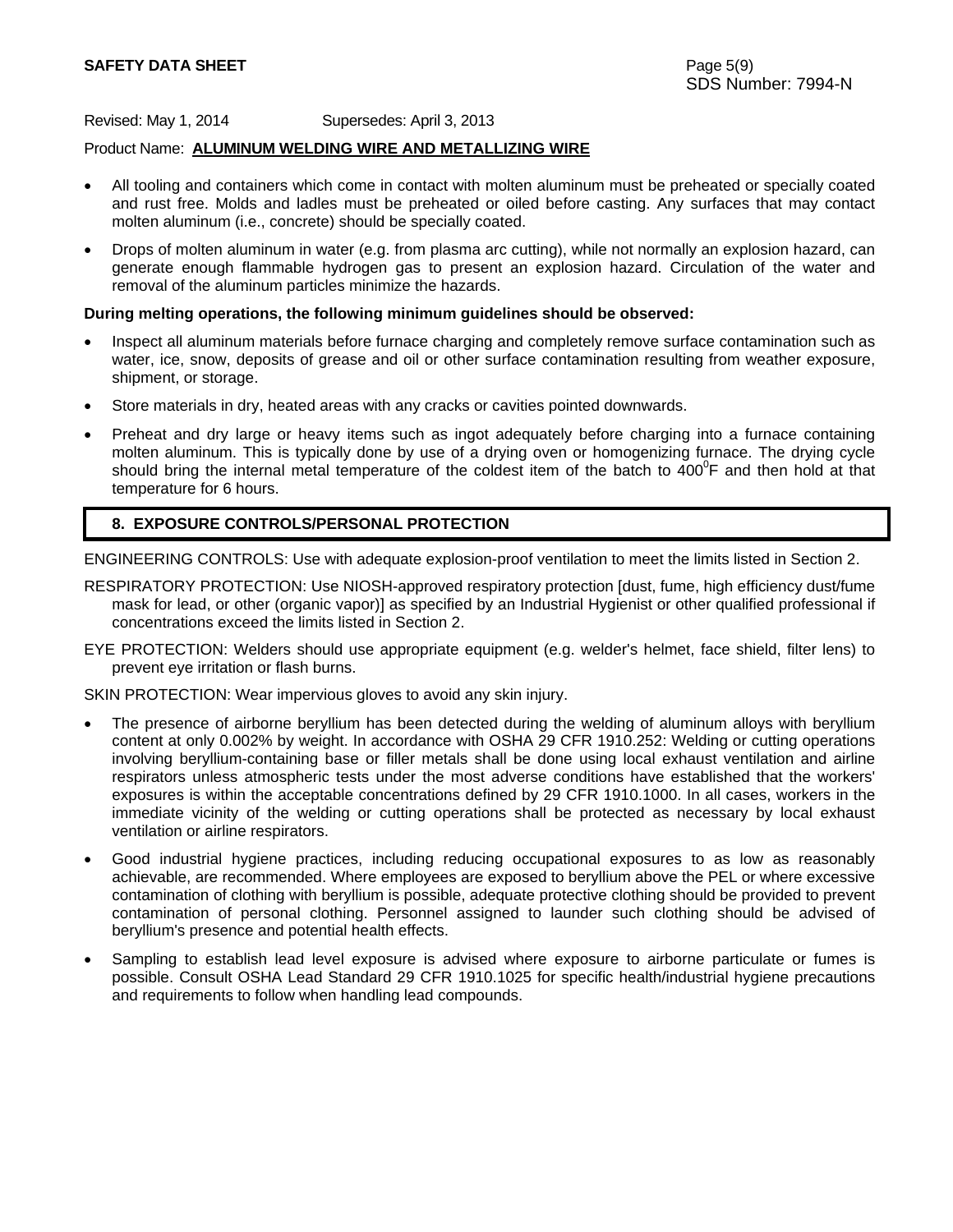# Product Name: **ALUMINUM WELDING WIRE AND METALLIZING WIRE**

# EXPOSURE LIMITS:

|                                         |           |                                                                                                                                 | <b>EXPOSURE LIMITS</b><br>(TWA in mg/m <sup>3</sup> unless noted)               |                                                                         |  |
|-----------------------------------------|-----------|---------------------------------------------------------------------------------------------------------------------------------|---------------------------------------------------------------------------------|-------------------------------------------------------------------------|--|
| <b>Component</b>                        | CAS No.   | <b>Form</b>                                                                                                                     | <b>ACGIH TLV</b>                                                                | <b>OSHA PEL</b>                                                         |  |
| Aluminum                                | 7429-90-5 | Total dust, fume<br>Respirable                                                                                                  | 1                                                                               | 15<br>5                                                                 |  |
| Beryllium and<br>Beryllium<br>Compounds | 7440-41-7 | All compounds as Be                                                                                                             | 0.00005                                                                         | 0.002, 0.005 Ceiling,<br>0.025 for 30 minutes                           |  |
| Chromium                                | 7440-47-3 | <b>Metals</b><br>Cr II compounds<br>Cr III compounds, inorganic<br>Cr VI compounds, water-soluble<br>Cr VI compounds, insoluble | 0.5<br>----<br>$0.5$ as $Cr$<br>0.05 as Cr<br>0.01 as Cr                        | 1<br>$0.5$ as $Cr$<br>$0.5$ as $Cr$<br>0.005 as Cr VI<br>0.005 as Cr VI |  |
| Copper                                  | 7440-50-8 | Fume<br>Dust/mist                                                                                                               | 0.2<br>1                                                                        | 0.1<br>1                                                                |  |
| Gallium                                 | 7440-55-3 |                                                                                                                                 | None                                                                            | None                                                                    |  |
| Iron                                    | 7439-89-6 | Oxide dust & fume (as Fe)                                                                                                       | 5 (respirable)                                                                  | 10                                                                      |  |
| Lead                                    | 7439-92-1 | Elemental and inorganic compounds                                                                                               | $0.05$ as Pb                                                                    | $0.05$ as Pb                                                            |  |
| Magnesium                               | 7439-95-4 | Oxide fume                                                                                                                      | 10 (inhalable)                                                                  | 15 (total particulate)                                                  |  |
| Manganese                               | 7439-96-5 | Elemental and inorganic compounds                                                                                               | 0.02 (respirable)<br>0.1 (inhalable)                                            | 5 (ceiling)                                                             |  |
| Manganese                               | 7439-96-5 | Fume (as Mn)                                                                                                                    | 0.02 (respirable)<br>0.1 (inhalable)                                            | 5 (ceiling)                                                             |  |
| Nickel                                  | 7440-02-0 | Metal<br>Soluble inorganic compounds<br>Insoluble inorganic compounds                                                           | 1.5 as $\overline{\text{Ni}}$<br>0.1 as Ni (inhalable)<br>0.2 as Ni (inhalable) | 1 as Ni<br>1 as Ni<br>1 as Ni                                           |  |
| Silicon                                 | 7440-21-3 | <b>Total dust</b><br>Respirable                                                                                                 | TLV withdrawn<br>$---$                                                          | 15<br>5                                                                 |  |
| Titanium                                | 7440-32-6 | Oxide dust                                                                                                                      | 10                                                                              | 15 (total particulate)                                                  |  |
| Vanadium                                | 7440-62-2 | Respirable dust<br>Fume                                                                                                         | 0.05 as $V_2O_5$ (inhalable)                                                    | 0.5 (ceiling) as $V_2O_5$<br>0.1 (ceiling) as $V_2O_5$                  |  |
| Zinc                                    | 7440-66-6 | Oxide fume<br><b>Total Oxide dust</b><br>Respirable oxide dust                                                                  | ----<br>2, 10 (STEL)                                                            | 5<br>15<br>5                                                            |  |
| Zirconium                               | 7440-67-7 | Elemental                                                                                                                       | 5, 10 (STEL)                                                                    | 5 (compounds only)                                                      |  |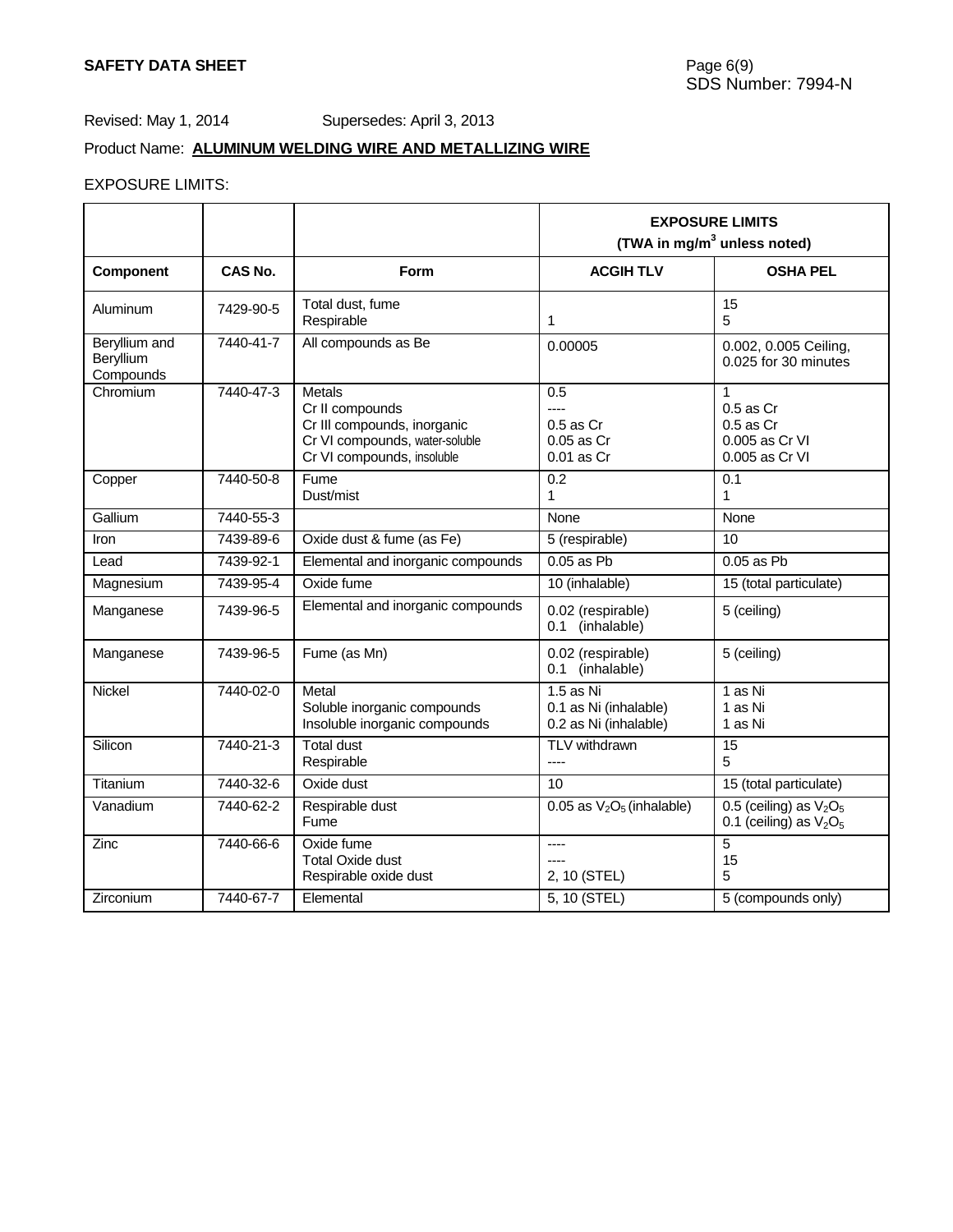### Product Name: **ALUMINUM WELDING WIRE AND METALLIZING WIRE**

Possible hazards during processing by welding, or arc spray metallizing

| <b>ACGIH TLV</b> | <b>OSHA PEL</b> |
|------------------|-----------------|
| $0.1, 0.05$ ppm  | $0.1$ ppm       |
| 25 ppm           | 25 ppm          |
| 3, 5ppm (STEL)   | 5 ppm (ceiling) |
|                  |                 |

## **9. PHYSICAL AND CHEMICAL PROPERTIES**

| APPEARANCE:                            | Solid                                                        |
|----------------------------------------|--------------------------------------------------------------|
| <b>BOILING POINT:</b>                  | Not applicable                                               |
| FREEZE-MELT POINT:                     | 970°-1215 <sup>°</sup> F (521 <sup>°-657<sup>°</sup>C)</sup> |
| VAPOR PRESSURE (mm):                   | Not applicable                                               |
| VAPOR DENSITY (air = 1):               | Not applicable                                               |
| SOLUBILITY IN WATER:                   | None                                                         |
| <b>SPECIFIC GRAVITY:</b>               | Not determined                                               |
| DENSITY:                               | Approximately 0.1 lb/in <sup>3</sup>                         |
| pH:                                    | Not applicable                                               |
| ODOR:                                  | None                                                         |
| ODOR THRESHOLD (ppm):                  | Not applicable                                               |
| COEFFICIENT OF WATER/OIL DISTRIBUTION: | Not applicable                                               |

### **10. STABILITY AND REACTIVITY**

Stable under normal conditions of use, storage, and transportation as shipped. Chips, fines, dust and molten aluminum are considerable more reactive with the following:

- **Water:** Slowly generates flammable/explosive hydrogen gas and heat. Generation rate is greatly increased with smaller particles (e.g., fines and dusts). Molten aluminum can react violently/explosively with water or moisture, particularly when the water is entrapped.
- **Heat:** Oxidizes at a rate dependent upon temperature and particle size.
- **Strong oxidizers:** Violent reaction with considerable heat generation. Can react explosively with nitrates (e.g., ammonium nitrate and fertilizers containing nitrate) when heated or
- molten.
- **Acids and alkalis:** Reacts to generate flammable/explosive hydrogen gas. Generation rate is greatly increased with smaller particles (e.g., fines and dusts).
- **Halogenated compounds:** Many halogenated hydrocarbons, including halogenated fire extinguishing agents, can react violently with finely divided aluminum.
- **Iron oxide (rust) and other metal oxides (e.g., copper and lead oxides):** A violent thermite reaction generating considerable heat can occur. Reaction with aluminum fines and dusts requires only very weak ignition sources for initiation.

Molten aluminum can react violently without external ignition source.

• Iron powder: An explosive reaction forming hydrogen gas occurs when heated above 1470<sup>°</sup>F (600<sup>°</sup>C).

## **11. TOXICOLOGICAL INFORMATION**

 $LD_{50}$  or  $LC_{LO}$  found for oral, dermal or inhalation routes of administration:

Nickel: oral rat  $LD_{50}$ : 9000 mg/kg body weight

Silicon: oral rat  $LD_{50}$ : 3160 mg/kg body weight

Manganese: oral rat LD<sub>50</sub>: 9000 mg/kg body weight

Iron: intraperitoneal rabbit  $LD_{10}$ : 20 mg/kg - no toxic effect noted

## **12. ECOLOGICAL INFORMATION**

ECOTOXICOLOGICAL/CHEMICAL FATE INFORMATION: Not available.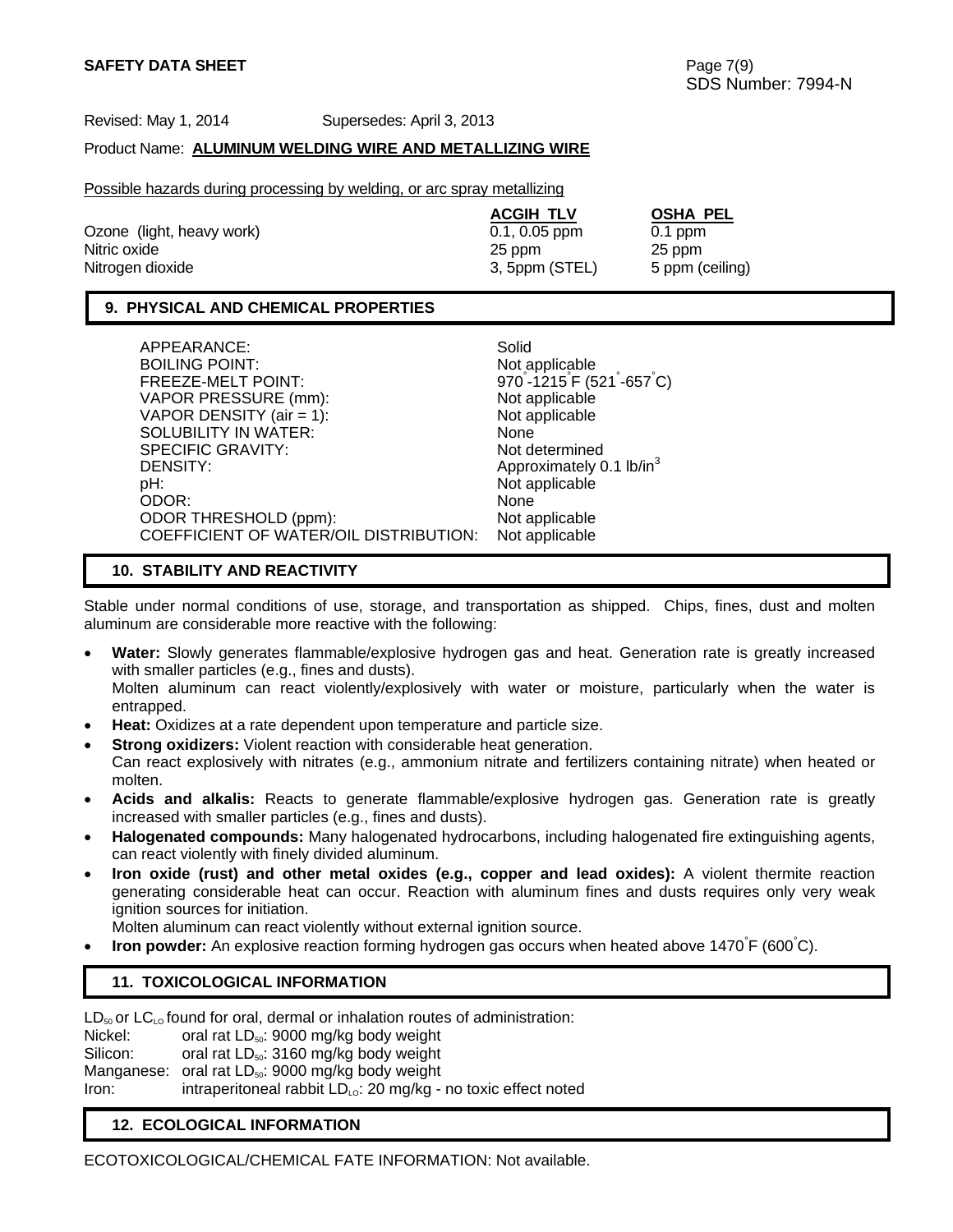### Product Name: **ALUMINUM WELDING WIRE AND METALLIZING WIRE**

#### **13. DISPOSAL CONSIDERATION**

Collect scrap for remelting and recycling. To maintain metal purity, it may be desirable to segregate this scrap from other alloys.

RCRA Status: Characterize in accordance with 40 CFR 261 or state equivalent.

### **14. TRANSPORT INFORMATION**

USA DOT: Not Regulated - Enter the proper freight classification, "SDS Number," and "Product Name" on the shipping paperwork.

Canadian TDG Hazard Class & PIN: Not regulated.

#### **15. REGULATORY INFORMATION**

All electrical equipment must be suitable for use in hazardous atmospheres involving aluminum powder in accordance with 29 CFR 1910.307. The National Electrical Code, NFPA 70, contains guidelines for determining the type and design of equipment and installation, which will meet this requirement.

#### **U.S. Federal Regulations**

TSCA STATUS: All components of this product are listed on the TSCA inventory.

CERCLA HAZARDOUS SUBSTANCES: Beryllium, Chromium, Chromium compounds, Copper, Lead, Manganese, Nickel, Zinc.

SARA TITLE III:

Section 311/312 Physical and Health Hazard Categories: Immediate (acute), delayed (chronic) if particulates/fumes are generated during processing.

Section 313 Toxic Chemicals: Aluminum (fume/dust), Beryllium, Chromium, Copper, Lead, Manganese, Nickel, Vanadium (fume/dust), and Zinc (fume/dust).

#### **State Regulations**

PENNSYLVANIA "Special Hazardous Substance": Beryllium; Nickel; Chromium compounds, hexavalent.

#### **International Regulations**

CANADIAN WHMIS CLASSIFICATION: Class D; Division 2, Subdivision A

CANADIAN DOMESTIC SUBSTANCES LIST: All components of this product are listed on the Canadian DSL. EUROPEAN COMMUNITY: All components of this product are listed on ECOIN, the European Core Inventory.

#### **16. OTHER INFORMATION**

STATUS: Changes in Section 8.

PREPARED BY: Hazardous Materials Control Committee

- OSHA Standard 29 CFR 1910.1025 (Lead)
- OSHA Standard 29 CFR 1910.252
- ANSI 249.1, Safety in Welding and Cutting
- Aluminum Association's Bulletin F-1,"Guidelines for Handling Aluminum Fines Generated during Various Aluminum Fabricating Operations." The Aluminum Association, 900 19th Street, NW, Washington, DC 20006.
- NFPA 65, Standard for Processing and Finishing of Aluminum (NFPA phone: 800-344-3555)
- NFPA 70, Standard for National Electrical Code
- NFPA 77, Standard for Static Electricity
- Guide to Occupational Exposure Values-I 997, Compiled by the American Conference of Governmental Industrial Hygienists (ACGIH).
- Dept. of Health and Human Services, NIOSH: Registry of Toxic Effects of Chemical Substances, 1985-86 **Edition**